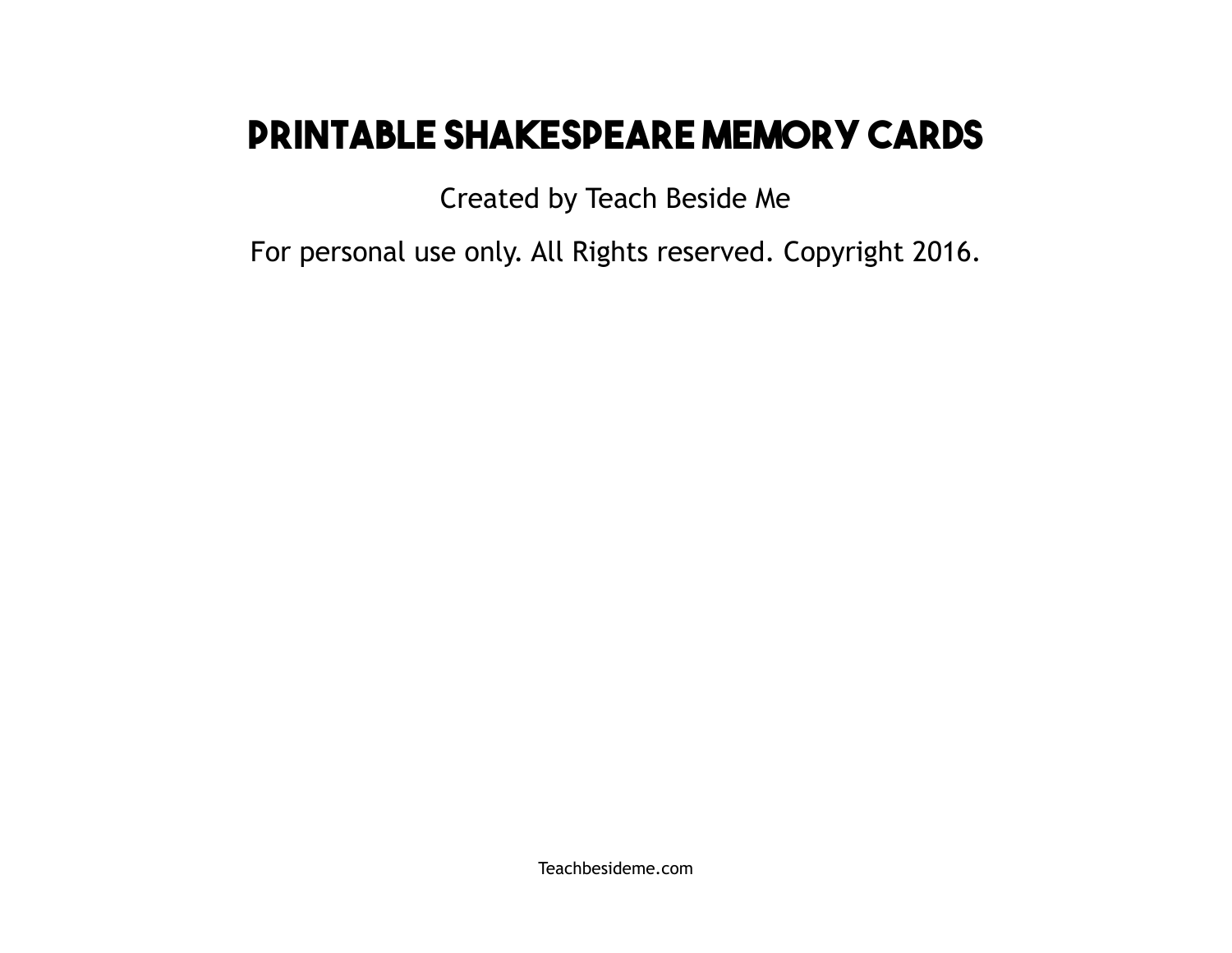#### **I Know a Bank**

I know a bank where the wild thyme blows, Where oxlips and the nodding vile grows, Quite over canopied with luscious woodbine, With sweet musk roses, and with eglantine.

There sleeps Titania sometime of the night, Lulled in these flowers with dances and delight. And there the snake throws her enameled skin, Weed wide enough to wrap a fairy in. Ans with the juice of this I'll streak her eyes And make her full of hateful fantasies.

**Puck's Announcement**

Captain of our fairy band, Helena is here at hand, And the youth, mistook by me, Pleading for a lover's fee. Shall we their fond pageant see? Lord, what fools these mortals be!

(A Midsummer Night's Dream, Act III, Scene 2, lines 112-17)

(A Midsummer Night's Dream, Act II, Scene 1, lines 257-66)

### **Such Stuff as Dreams are Made on**

Our revels now are ended. These our actors,

As I foretold you, were all spirits and Are melted into air, into thin air: And, like the baseless fabric of this vision, The cloud-capped towers, the gorgeous palaces, The solemn temples, the great globe itself, Ye all which it inherit, shall dissolve;

And, like this insubstantial pageant

#### faded,

Leave not a rack behind. We are such stuff as dreams are made on, and our little life Is rounded with a sleep.

(The Tempest, Act IV, Scene 1, lines 165-75)

### **Macbeth's Conscience**

Tomorrow and tomorrow and tomorrow, Creeps in they petty pace from day to day, To the last syllable of recorded time; And all our yesterdays have lighted fools The way to dusty death. Out, out, brief candle! Life's but a walking shadow; a poor player, That struts and frets his hour upon the stage, And then is heard no more: it is a tale Told by an idiot, full of sound and fury, Signifying nothing.

(Macbeth, Act V, Scene 5, lines 18-28)

Teachbesideme.com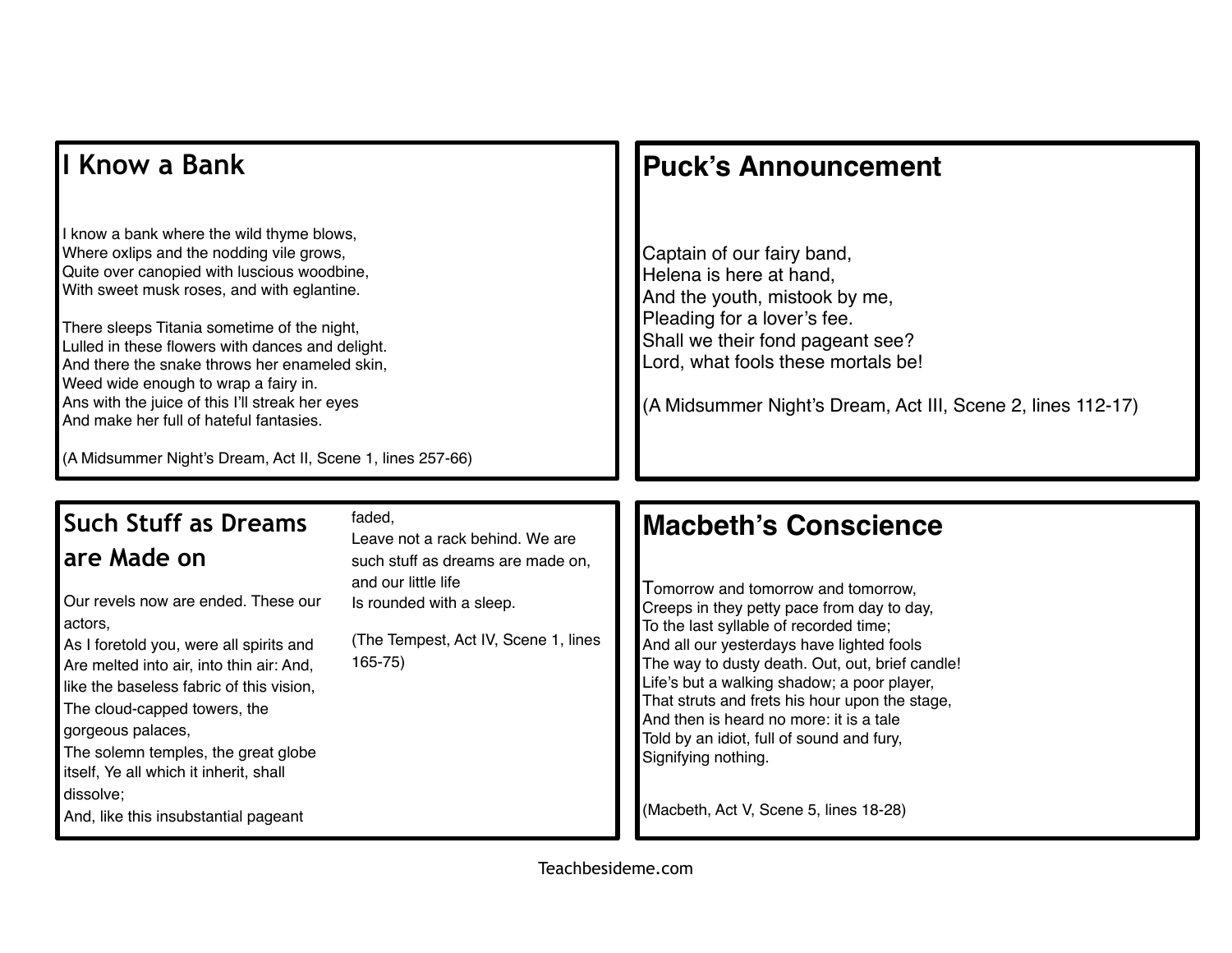#### **The World as a Stage**

All the world's a stage, And all the men and women merely players; They have their exits and their entrances, And one man in his time plays many parts, His acts being seven ages. At first, the infant, Mewling and puking in the nurse's arms. Then the whining schoolboy, with his satchel And shining morning face, creeping like snail Unwillingly to school.

And then the lover, Sighing like furnace, with a woeful ballad Made to his mistress' eyebrow. Then a soldier, Full of strange oaths and bearded like the pard, Jealous in honor, sudden and quick in quarrel, Seeking the bubble reputation Even in the cannon's mouth.

continued. . .

#### **The World as a Stage**

(Continued)

And then the justice, In fair round belly with good capon lined, With eyes severe and beard of formal cut, Full of wise saws and modern instances; And so he plays his part.

The sixth age shifts Into the lean and slippered pantaloon, With spectacles on nose and pouch on side; His youthful hose, well saved, a world too wide

For his shrunk shank, and his big manly voice, Turning again toward childish treble,

pipes And whistles in his sound.

Last scene of all,

That ends this strange eventful history, Is second childishness and mere oblivion, Sans teeth, sans eyes, sans taste, sans everything.

(As You Like It, Act II, Scene 7, lines 146-73)

## **Friends, Romans, Countrymen**

Friends, Romans, countrymen, lend me your ears;

I come to bury Caesar, not to praise him. The evil that men do lives after them; The good is oft interred with their bones; So let it be with Caesar. The noble Brutus Hath told you Caesar was ambitious: If it were so, it was a grievous fault, And grievously hath Caesar answer'd it.

Here, under leave of Brutus and the rest– For Brutus is an honourable man;

So are they all, all honourable men– Come I to speak in Caesar's funeral. He was my friend, faithful and just to me: But Brutus says he was ambitious; And Brutus is an honourable man. He hath brought many captives home to Rome Whose ransoms did the general coffers fill:

Did this in Caesar seem ambitious? When that the poor have cried, Caesar hath wept:

Ambition should be made of sterner stuff:

continued. . .

#### **Friends, Romans, Countrymen (Continued)**

Yet Brutus says he was ambitious; And Brutus is an honourable man. You all did see that on the Lupercal I thrice presented him a kingly crown, Which he did thrice refuse: was this ambition?

Yet Brutus says he was ambitious; And, sure, he is an honourable man. I speak not to disprove what Brutus spoke,

But here I am to speak what I do know. You all did love him once, not without

cause:

What cause withholds you then, to mourn for him? O judgment! thou art fled to brutish beasts, And men have lost their reason. Bear with

me;

My heart is in the coffin there with Caesar,

And I must pause till it come back to me.

(Julius Caesar, Act III, Scene II)